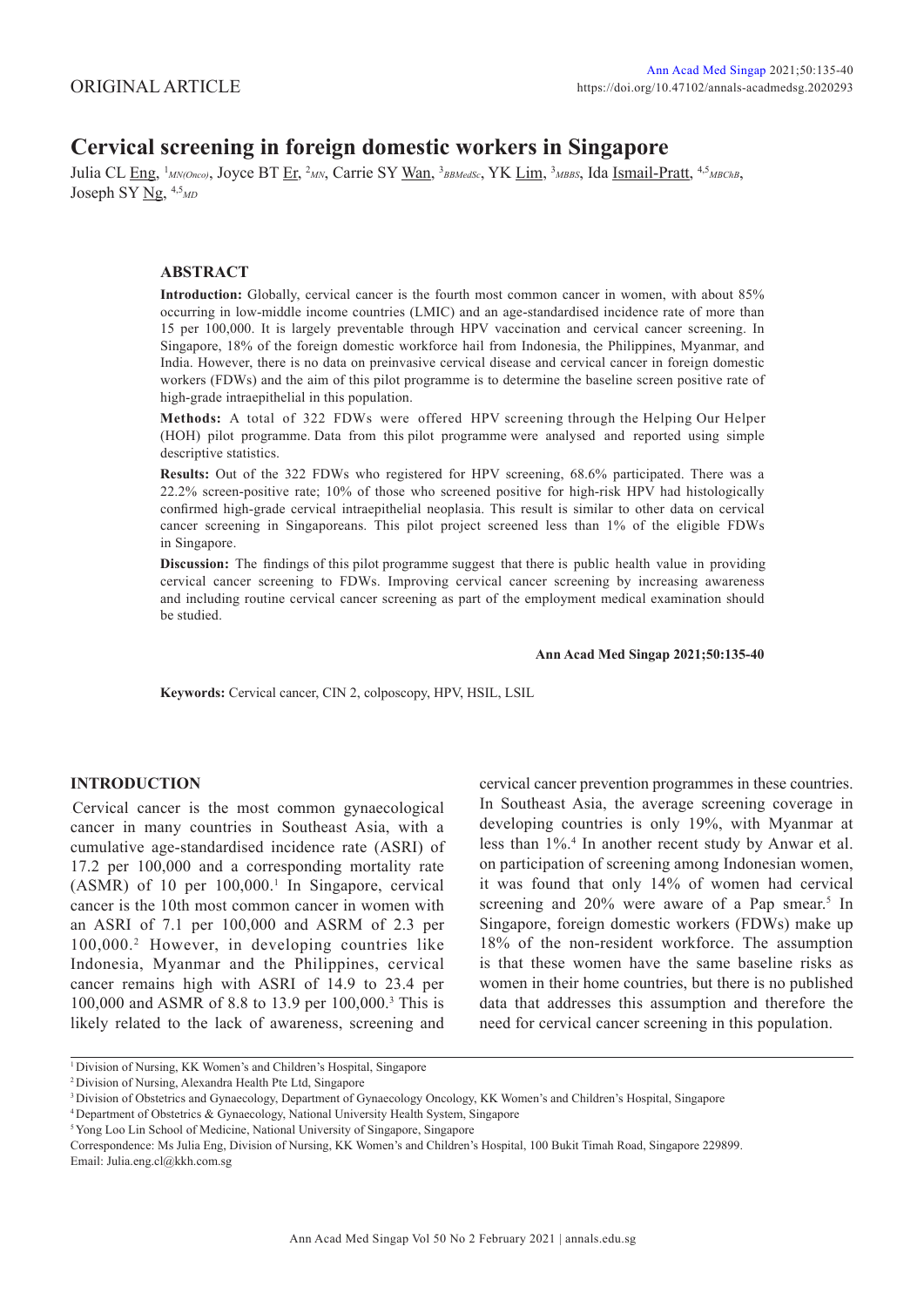## **CLINICAL IMPACT**

#### **What is New**

This pilot study is the first to highlight the epidemiological need to screen women working as foreign domestic workers in Singapore for cervical cancer.

• Findings underscore the potential disease burden in this population.

#### **Clinical Implications**

The study supports the need to increase the awareness of and access to cervical cancer screening in women who work as foreign domestic workers in Singapore.

• This data can potentially help policy-making and guide efforts to improve the health and productivity of such workers in Singapore.

The objective of this paper is to: (1) determine a baseline screen positive rate in age-appropriate FDWs in Singapore and therefore the baseline 5-year cervical cancer risk in this population; (2) determine the baseline screen positive rate for high-grade intraepithelial lesions and therefore the utility of cervical cancer screening in this population; and (3) share data that will help inform policy and guide efforts to improve the health and productivity of FDWs in Singapore.

### **METHODS**

This is a retrospective review of the medical records of FDWs who attended the Helping Our Helpers (HOH) cervical screening programme of the Society for Colposcopy and Cervical Pathology of Singapore (SCCPS) at the National Cancer Institute Singapore (NCIS), and KK Women's & Children's Hospital (KKH). This programme was a pilot social outreach initiative of the SCCPS to increase awareness of cervical cancer prevention in this group of women in Singapore. Cervical cancer screening was offered at no cost to women working as FDWs in Singapore. Data were collected from the programme that ran from September 2018 to August 2019. Primary human papillomavirus (HPV) screening was performed in accordance with national screening guidelines<sup>6</sup> using a single HPV DNA test (Cobas 4800 HPV DNA Assay, Roche Diagnostics, Basel, Switzerland). Only women between the ages of 30 and 70 were eligible. Women who were interested in the programme were given information about cervical cancer screening and counselled by the healthcare team. Estimated costs for cytology, colposcopy, and other possible outpatient treatment options that may follow a positive screening test were also provided and follow-up testing explained before the women decided on whether to proceed with testing. Consent for the screening test was taken and participants were recalled to inform them of results. Participants with positive screen were counselled for cytology triage and appointment for colposcopy. Participants who declined further investigation were given counselling for cervical screening (Fig. 1).

Data from both NCIS and KKH were pooled and analysed. The results were reported using simple descriptive statistics, looking primarily at positive HPV results. Results were further categorised by HPV subtypes. Possible positive screening results were categorised into women who had HPV 16 detected only (HPV 16), HPV 18 detected only (HPV18), non-16/18 pooled DNA detected only (non-16/18), and women who were positive for multiple strains.

The results of women who underwent cytology triage and attended colposcopy were analysed as well. Where available, histological results and a summary of follow-up treatments carried out in the programme were also analysed and reported.

## **RESULTS**

Out of the 322 FDWs who registered for the programme, 226 (70.2%) attended their given appointments. Of these, 221 (68.6%) were screened after 5 women declined to proceed following the clinic pretest counselling session.

The FDWs screened were between the ages of 28 and 59 years with the median age being 41 years. They were mostly from the Philippines (78.7%) and Indonesia (13.6%) as outlined in Table 1. Forty-nine (22.2%) had a positive HPV DNA test. HPV non-16/18 was the most common result, contributing to about 70% of all positive results. HPV 16 and HPV 18 each made up 8% of the positive results. There were 6 who were positive for multiple HPV strains, making up about 12.2% of all women screened in the programme (Table 2).

All 49 women tested positive for HPV DNA test were recalled for further counselling on current recommendations for management of positive results. Thirty-two (65.3%) of them agreed to further management following counselling. Seventeen (36%) declined further follow-up as prescribed in the national screening guidelines. These women cited a wish to seek follow-up with medical professionals in their home countries or other providers not involved in the HOH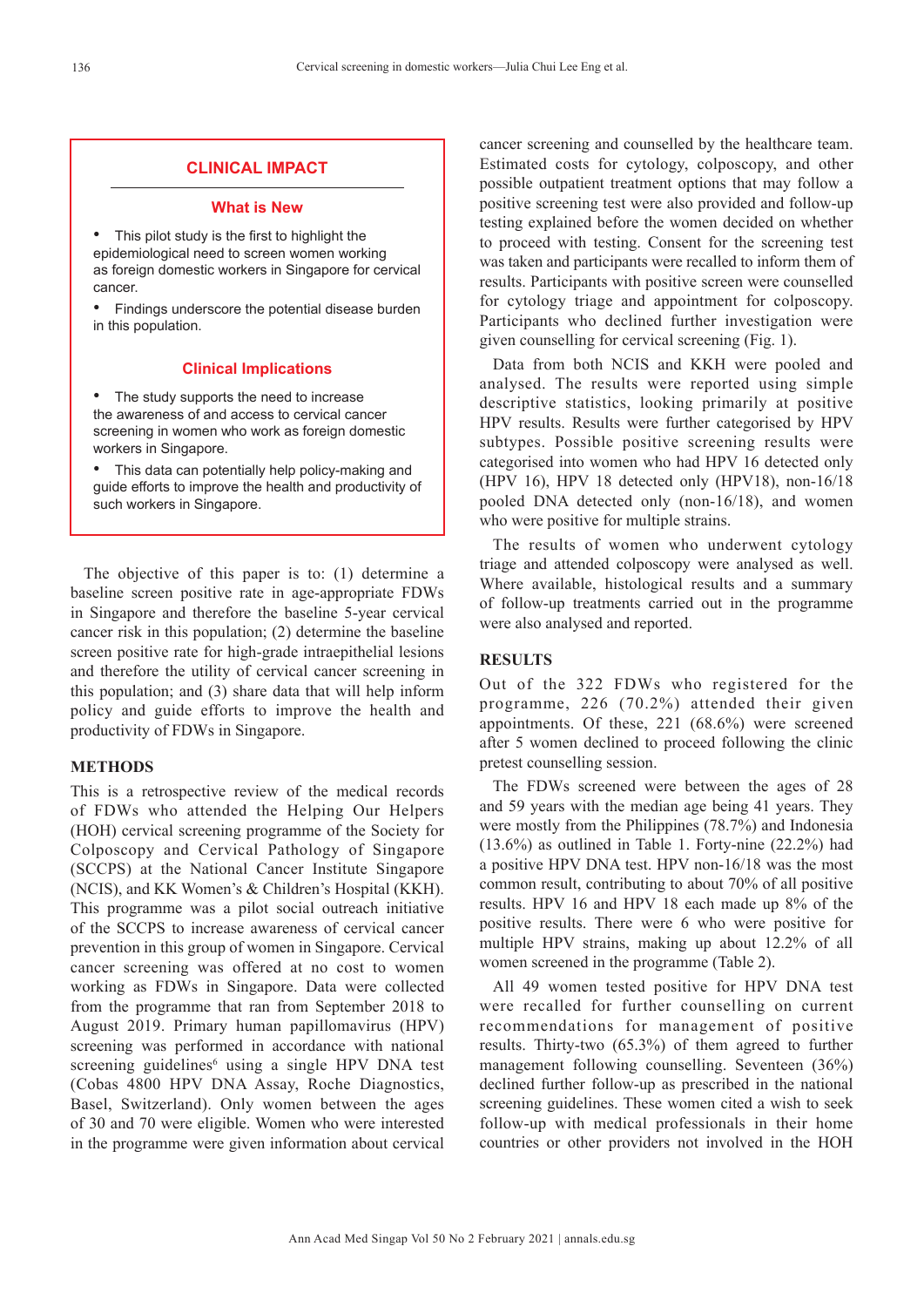

Fig. 1. Workflow for the Helping Our Helpers (HOH) programme. FWD: Foreign domestic worker; HPV: human papillomavirus

programme. There was no subsequent follow-up for this group of women.

All women with positive HPV non-16/18 (35 out of 49) were offered further investigation; 22 (63%) agreed to cytology triage, and 1 agreed to only colposcopy. Twelve (55%) out of these 22 women had positive cytology triage results requiring further referral for colposcopy assessment. Only 4 of these 12 women agreed to undergo colposcopy while the rest declined. Those who had a negative cytology triage are invited for a repeat HPV DNA test in 1 year.

Of the women who were positive for HPV 16, HPV 18 or infection by multiple HPV types (14 out of 49), 9 (64.3%) agreed to proceed with further investigation (Table 3). Of the 49 who had positive HPV DNA tests, 27 (55%) required colposcopy assessment.

For the 14 women who underwent colposcopy, 1 had normal finding, 11 (78.6%) had low grade colposcopic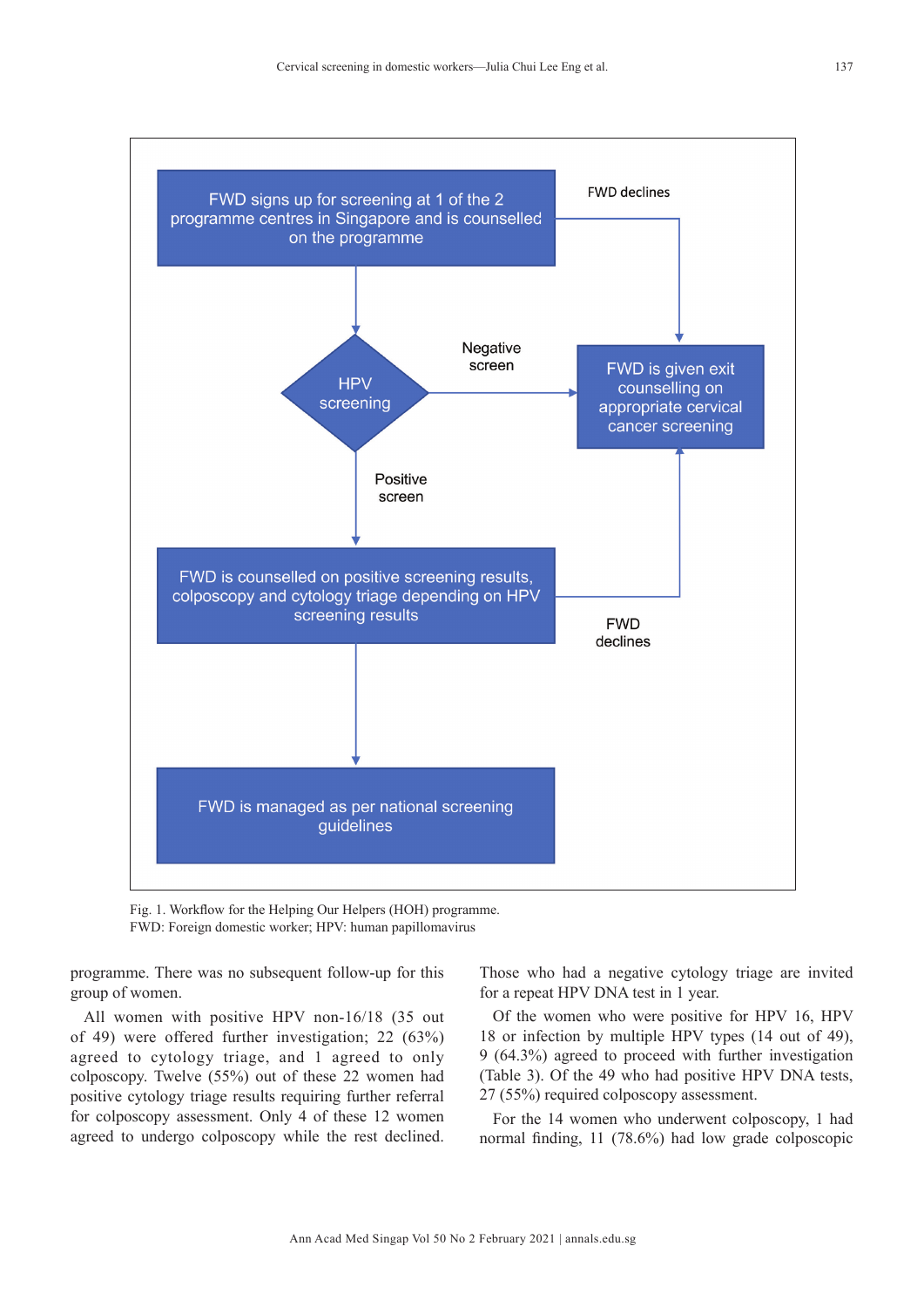| <b>Country of origin</b> | $n$ (%)   |
|--------------------------|-----------|
| Philippines              | 174(78.7) |
| Indonesia                | 30(13.6)  |
| India                    | 4(1.8)    |
| Myanmar                  | 4(1.8)    |
| Sri Lanka                | 2(0.9)    |
| Not indicated            | 7(3.2)    |

Table 2. Distribution for HPV DNA test results for foreign domestic workers who participated in the 2019 Helping Our Helpers programme

|                                                                                                                  | $n$ (%)            |
|------------------------------------------------------------------------------------------------------------------|--------------------|
| Non-16/18 positive                                                                                               | 35(71.4)           |
| 16 positive                                                                                                      | 4(8.2)             |
| 18 positive                                                                                                      | 4(8.2)             |
| Positive for multiple HPV types<br>$16 + 18$<br>$16 + \text{non-}16/18$<br>$16 + 18 + \text{non-}16/18$ positive | 6(12.2)<br>81<br>4 |
| Total number of positive HPV tests                                                                               | 49(22.2)           |

HPV: human papillomavirus

Table 3. Distribution of foreign domestic workers who had further investigation

|                                 | n(%)     | <b>Cytology only</b><br>$n$ (%) | Colposcopy only<br>$n$ (%) | Colposcopy following<br>abnormal cytology n (%) |
|---------------------------------|----------|---------------------------------|----------------------------|-------------------------------------------------|
| Further investigation           | 32(65.3) | 23(46.9)                        | 9(18.4)                    | 5(10.2)                                         |
| Non- $16/18$                    | 23(46.9) | 22                              |                            | 4                                               |
| 16 positive                     | 4(8.2)   |                                 |                            |                                                 |
| 18 positive                     | 1(2.0)   |                                 |                            |                                                 |
| Multiple strains                | 4(8.2)   |                                 | 4                          |                                                 |
| Declined further investigation  | 17(34.7) |                                 |                            |                                                 |
| Total no. of positive HPV tests | 49(22.2) |                                 |                            |                                                 |

findings while 2 (14.3%) had high grade findings (Table 4). Ten women underwent colposcopically guided cervical biopsy and 5 of these women had histologically proven high grade squamous intraepithelial lesions (HSIL) (Table 5). Of the 14 women in this cohort who screened positive for high-risk HPV, 5 (35.7%) had a biopsy proven HSIL.

## **DISCUSSION**

The HOH pilot programme provides a rare glimpse of cervical intraepithelial neoplasia in women who work as FDWs in Singapore. Cervical cancer screening is not currently part of the pre-employment medical

examination in Singapore. There is also little to no formal cervical cancer screening in the FDWs' countries of origin. It is therefore unlikely that these age-appropriate and eligible women would have ever received screening that is accepted as a WHO standard in global public health. The demographics of the women who participated in the programme are largely reflective of the FDW population in Singapore.

It is interesting to note that although 322 FDWs made appointments through the programme, there was a default rate of 30%. A further 2% declined screening after receiving more information about recommended follow-up for positive screening tests. Of those who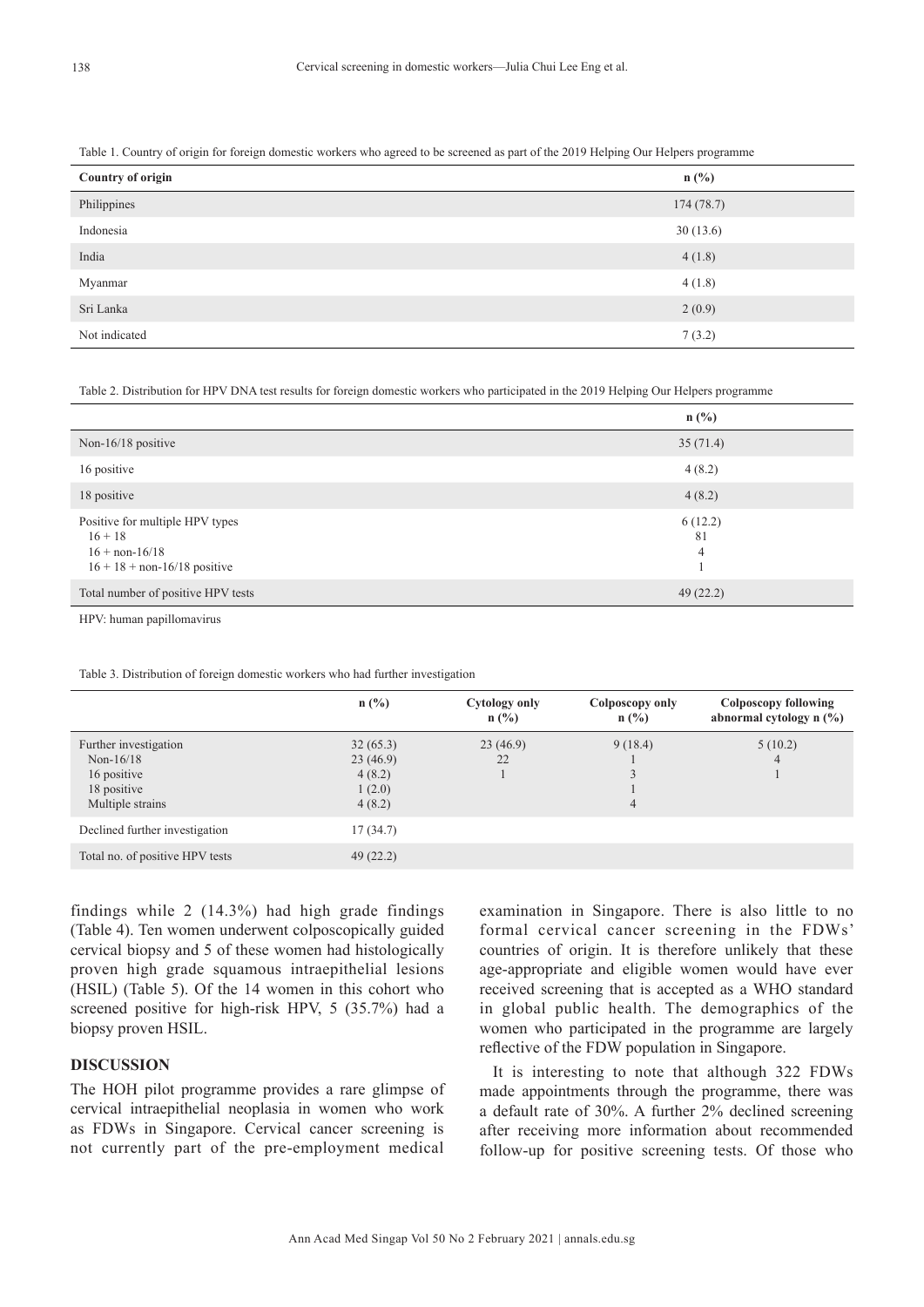#### Table 4. Colposcopy findings

|                                    | $n$ (%)  | No further colposcopy<br>$n(^{0}/_{0})$ | Colposcopy opinion <sup>a</sup><br>n(%) |          |         |
|------------------------------------|----------|-----------------------------------------|-----------------------------------------|----------|---------|
| No. requiring colposcopy, $n = 27$ |          |                                         |                                         |          |         |
| Abnormal cytology                  | 13(26.5) | 8 (16.3)                                |                                         | 5(10.2)  |         |
| HPV 16,18, multiple strains        | 14(28.5) | 5(10.2)                                 |                                         | 9(18.4)  |         |
|                                    |          |                                         | Normal                                  | Grade 1  | Grade 2 |
|                                    |          |                                         | 1(2)                                    | 11(22.4) | 2(4)    |

**<sup>a</sup>** Colposcopy opinion based on the 2011 International Federation for Cervical Pathology and Colposcopy (IFCPC) terminology

Table 5. Cytology and histology results

|                   | n(%)     | Normal<br>$n$ (%) | Grade 1 & 2 colposcopy findings<br>$n(^{0}/_{0})$ |             |                                                                           |
|-------------------|----------|-------------------|---------------------------------------------------|-------------|---------------------------------------------------------------------------|
|                   |          |                   | $13(26.5\%)$                                      |             |                                                                           |
|                   |          |                   | <b>HSIL</b>                                       | <b>LSIL</b> | <b>ASCUS</b>                                                              |
| Cytology results  |          |                   | 2(4)                                              | 3(6.1)      | 8(16.3)                                                                   |
| Histology results | 10(20.4) | 3(6.1)            | 5(10.2)                                           | 2(4)        | $\hspace{1.0cm} \rule{1.5cm}{0.15cm} \hspace{1.0cm} \rule{1.5cm}{0.15cm}$ |

ASCUS: atypical squamous cells of undetermined significance; HSIL: high grade squamous intraepithelial lesion; LSIL: low grade squamous intraepithelial lesion

underwent screening, 51% who had positive screening tests declined cytology triage or colposcopy. This suggests a significant gap in knowledge and awareness of the importance of cervical cancer and its potentially devastating impact on personal health, daily function, and lifetime productivity in the FDW population in Singapore. Further study into the attitudes towards screening, cervical cancer prevention, and access to care would be instructive in helping develop effective programmes to improve the long-term health of FDWs. In a review of the responses given by women with positive screening results who declined follow-up, most of them expressed a desire to follow up with a private gynaecologist or when they returned to their country of origin. This pilot programme provided free HPV cervical cancer screening to eligible FDWs, although the cost of any follow-up appointments and treatments would have to be borne by the FDWs or their employers. These responses suggest that more needs to be done to support FDWs who have positive screening results and is an area worth further investigation.

In this pilot study, 36% of women who were positive for HPV 16 or 18 had histologically proven HSIL. This is similar to a study done in Singapore where 39.6% and 3.8% of women with high-grade lesions had HPV 16 and 18, respectively.<sup>7</sup> The data therefore suggest the epidemiological need for the national cervical

cancer screening programme to be extended to the FDW population in Singapore.

Cervical cancer is almost entirely preventable through systematic HPV vaccination and cervical cancer screening.<sup>8</sup> The pathogenesis of cervical cancer is well-known and follows a predictable pattern of chronic infection by HPV strains known to cause cervical cancer. HPV 16 and 18 together are responsible for 70% of all cervical cancer. Preinvasive lesions of the cervix develop to form the source of dysplastic cells traditionally detected by cervical cytological investigations such as Pap smear. In the absence of treatment, a significant proportion of these preinvasive lesions then progress to invasive cancer.<sup>9,10</sup>

Cervical Screen Singapore, the national screening programme in Singapore, was launched in 2004 to provide a platform for the systematic population screening of local citizens and permanent residents. The screen positive rate using cytology alone has been reported to be between 2.1% and 5.4% in the highest uptake years of the programme.<sup>11</sup> In a more recent study done in a single institution, women were screened by co-testing and 8.9% were tested positive with atypical squamous cells of undetermined significance or more severe lesions using liquid-based cytology, while tests from HPV DNA showed 9.2% of total participants screening positive for high-risk HPV.<sup>12</sup> More